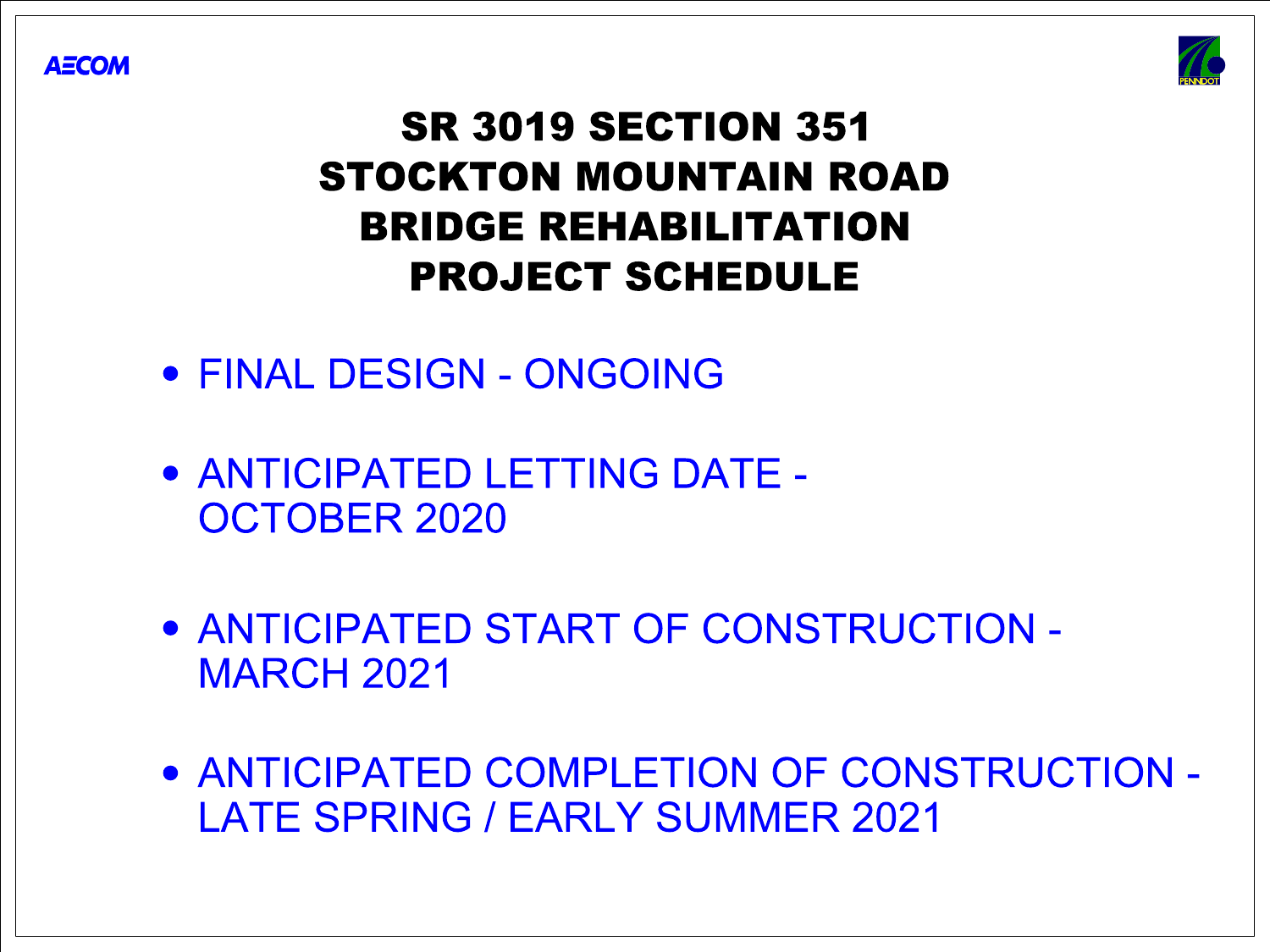







DETOUR PLAN

TOTAL DETOUR LENGTH = 6.82 MI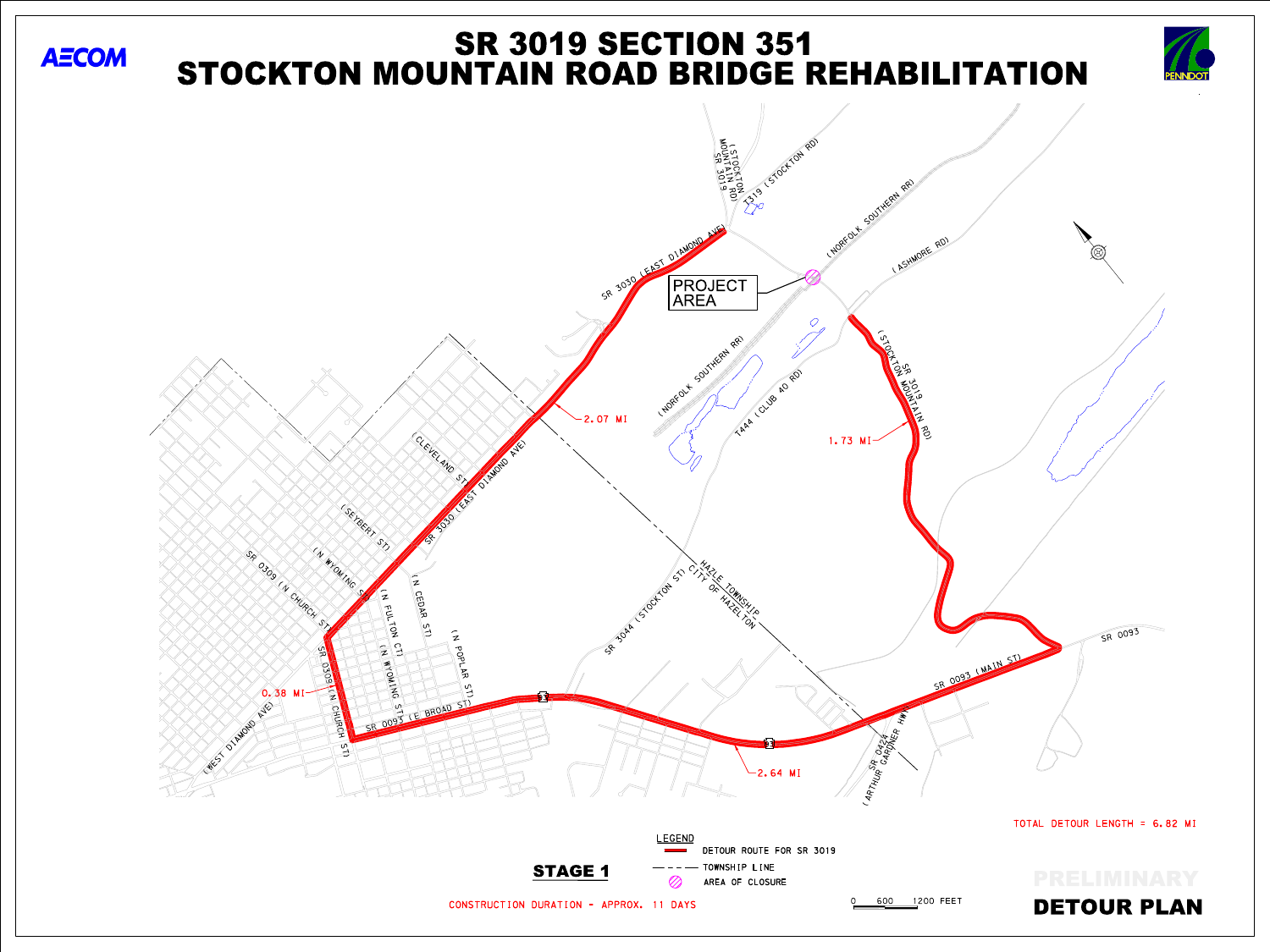